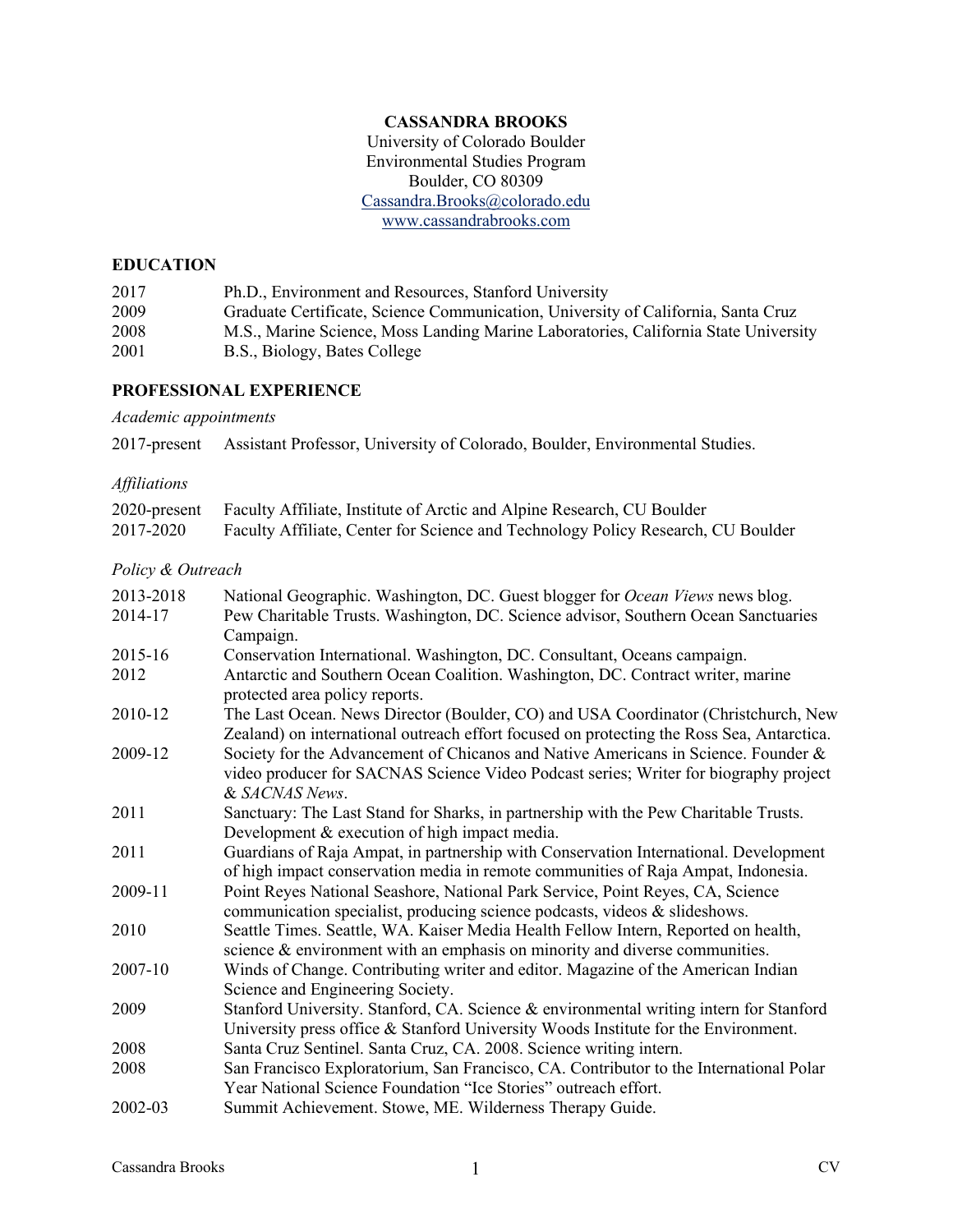| 2002-03 | Student Conservation Association. Crew Leader, student trail crews in National Parks. |
|---------|---------------------------------------------------------------------------------------|
| 2001    | Sierra Club & NH Public Interest Research Group, Concord, NH. Field Manager.          |
| 2001    | Hurricane Island Outward Bound Southern Programs. FL, Wilderness Therapy Guide.       |
| 1998    | New England Aquarium. Boston, MA. Environmental Education Intern.                     |

*Scientific Field Research*

| 2013    | Stanford University. Stanford, CA. Research assistant on National Science Foundation     |
|---------|------------------------------------------------------------------------------------------|
|         | TRACERS cruise: Tracing the fate of Algal Carbon Export in the Ross Sea, Antarctica.     |
| 2006-11 | Antarctic Marine Living Resources, NOAA. La Jolla, CA. Seasonal research technician      |
|         | on Antarctic zooplankton and finfish survey cruises.                                     |
| 2008    | Moss Landing Marine Laboratories. Moss Landing, CA. Research technician, California      |
|         | Collaborative Fisheries Research Program, tagging fish in collaboration with CA fishers. |
| 2004-08 | Moss Landing Marine Laboratories. Moss Landing, CA. Graduate research assistant on       |
|         | NSF grant: Radiometric Age Validation of the Patagonian and Antarctic toothfishes.       |
| 2002-03 | National Marine Fisheries Service. Gloucester, MA. Fisheries Observer.                   |
| 2000    | School for Field Studies. Bamfield, British Columbia. Environmental field &              |
|         | coursework.                                                                              |
| 2000    | Virginia Institute of Marine Science. Gloucester Pt., VA. Research Experience for        |
|         | Undergraduates.                                                                          |
| 1999    | Mount Desert Island Biological Lab. Salisbury Cove, ME. Research Experience for          |
|         | Undergraduates.                                                                          |
| 1998    | Shoals Marine Laboratory. Appledore Island, ME. Summer field & coursework.               |

# **GRANTS**

*External Funding*

| 2021-2025 | NASA. Hotspots in the ice: Revealing the importance of polynyas for sustaining<br>Antarctic marine ecosystems. (Co-PI, Institutional PI: \$1,190,429).                |
|-----------|-----------------------------------------------------------------------------------------------------------------------------------------------------------------------|
| 2021-2022 | Antarctic and Southern Ocean Coalition. Identifying Ecologically and Biologically<br>Significant Areas in the Southern Ocean. (PI: \$80,000)                          |
| 2021-2027 | Australian Research Council. Securing Antarctica's Environmental Future. (International<br>Collaborator: \$36,000,000 AUD).                                           |
| 2020-2021 | Pew Charitable Trusts. Managing the Southern Ocean under environmental change:<br>Marine protected areas and sustainable fisheries management (PI: \$250,000).        |
| 2020-2025 | National Science Foundation, Collaborative Research: Climate sensitivity of Alaskan<br>rivers, fish and communities as told through storylines (Co-PI: \$2,200,000).  |
| 2018-2019 | Pew Charitable Trusts, Conservation Policies Towards Developing, Adopting, and<br>Implementing Marine Protected Areas in Antarctica's Southern Ocean (PI: \$250,000). |

# *Internally Funded Competitive Grants*

| 2016      | Stanford University, EIPER, Conference Grant               |
|-----------|------------------------------------------------------------|
| 2013-2016 | Stanford University, EIPER, Summer Research Grant          |
| 2013-2014 | Stanford University, School of Earth Sciences, McGee Grant |

# **AWARDS & FELLOWSHIPS**

| 2021    | Association for Environmental Studies & Sciences, Early Career Award.             |
|---------|-----------------------------------------------------------------------------------|
| 2012-17 | Stanford University, EIPER, William & Eva Price Dissertation Fellowship Fund      |
| 2016    | Scientific Committee for Antarctic Research. First Place Award, Oral Presentation |
| 2015-16 | Switzer Foundation, Environmental Leadership Fellowship Award                     |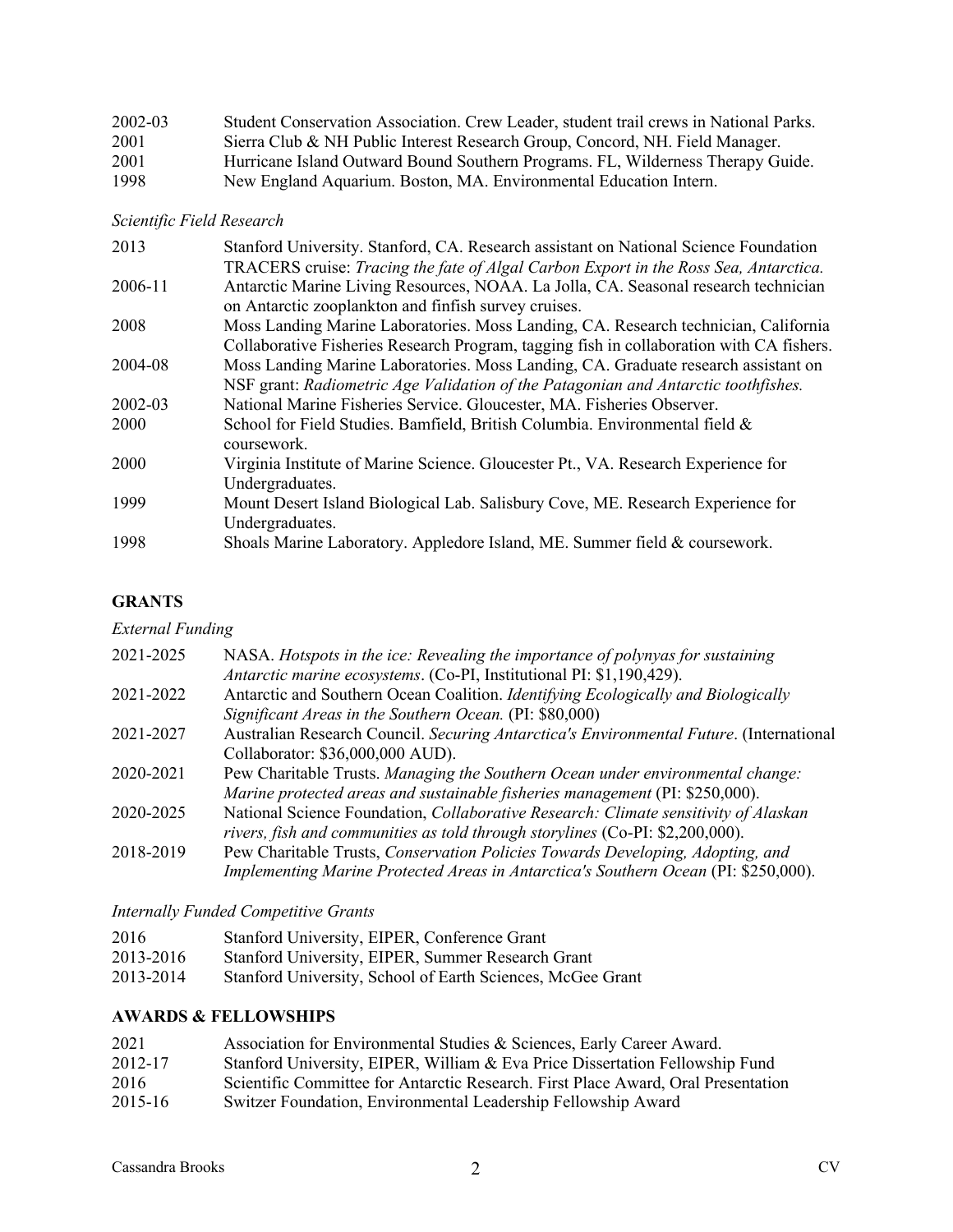| 2013    | National Science Foundation, Antarctic Service Medal                                 |
|---------|--------------------------------------------------------------------------------------|
| 2010    | Kaiser Family Foundation, Kaiser Media Health Fellowship                             |
| 2009    | Institutes for Journalism and Natural Resources, Environmental Journalism Fellowship |
| 2008    | Scientific Committee on Antarctic Research, Conference Travel Fellowship             |
| 2008    | Moss Landing Marine Laboratories, Packard, Grant, Conference Travel Fellowship       |
| 2007    | American Fisheries Society, First Place Award, Student Oral Presentation.            |
| 2007    | American Fisheries Society, First Place Award, Student Poster Presentation           |
| 2007    | Professional Association of Diving Instructors, Project AWARE Grant                  |
| 2006-07 | Environmental Entrepreneurship Program, NOAA Minority Student Graduate Fellowship    |
|         |                                                                                      |

### **PUBLICATIONS**

*Peer-Reviewed Articles*

\*denotes student advisee

- 32. Sylvester, Z.T.\*, M. Long, **C. Brooks.** 2021. Detecting Climate Signals in Southern Ocean Krill Growth Habitat. *Frontiers in Marine Science.* doi: 10.3389/fmars.2021.669508
- 31. Caccavo, J.A., H. Christiansen, A. Constable, L. Ghigliotti, R. Trebilco**, C.M. Brooks,** C. Cotte, T. Desvignes, T. Dornan, C.D. Jones, P. Koubbi, R. Saunders, A. Strobel, M. Vacchi, A. van de Putte, A. Walters, C.M. Waluda, B. Woods & J. Xavier. 2021. Productivity and change in fish and squid in the Southern Ocean. *Frontiers in Ecology & Evolution.* 9: 624918.
- 30. Wagner, D., L. van der Meer, M. Gorny, J. Sellanes, C.F. Gaymer, E.H. Soto, E.E. Easton, A.M. Friedlander, D.J. Lindsay, T.N. Molodtsova, B. Boteler, C. Durussel, K.M. Gjerde, D. Currie, M. Gianni, **C.M. Brooks**, M.J. Shiple, T.A. Wilhelm, M. Quesada, T. Thomas, P.K. Dunstan, N.A. Clark, L.A. Villanueva, R.L. Pyle, M.R. Clark, S.E. Georgian & L. E. Morgan. 2021. The Salas y Gómez and Nazca ridges: A review of the importance, opportunities and challenges for protecting a global diversity hotspot on the high seas. *Marine Policy*. 126: 104377.
- 29. Bestley, S., Y. Ropert-Coudert, S.B. Nash, **C.M. Brooks**, C. Cotté, M. Dewar, A.S. Friedlaender, J.A. Jackson, S. Labrousse, A.D. Lowther, C.R. McMahon, R.A. Phillips, P. Pistorius, P.S. Puskic, A.O.A. Reis, R.R. Reisinger, M. Santos, E. Tarszisz, P. Tixier, P.N. Trathan, M. Wege & B. Wienecke. 2020. Marine Ecosystem Assessment for the Southern Ocean: Birds and Marine Mammals in a Changing Climate. *Frontiers in Ecology & Evolution.* 8: 566936.
- 28. Wagner, D., A. Friedlander, R. Pyle, **C. Brooks**, K. Gjerde & 'Aulani Wilhelm. 2020. Coral reefs on the high seas: hidden biodiversity hotspots in need of protection. *Frontiers in Marine Biology* 7: 567428.
- 27. Berkowitz, H, L. Crowder & **C. Brooks***.* 2020. Organizational perspectives on oceans governance: Meta-organizations and cross-sectoral collective action. *Marine Policy*. 118: 104026.
- 26. **Brooks, C.**, S. Chown, L. Douglass, B. Raymond, J. Shaw, Z. Sylvester\* & C. Torrens\*. 2020. Progress towards a representative network of Southern Ocean protected areas. *PLOS ONE.* 15(4): e0231361.
- 25. Nocito, E.\*, **C. Brooks** & A. Strong. 2020. Gazing at the Crystal Ball: Predicting the Future of Marine Protected Areas through Voluntary Commitments. *Frontiers in Marine Science.* 6: 835.
- 24. Sylvester, Z.\* & **C. Brooks**. 2020. Protecting Antarctica through co-production of usable science: Lessons from the CCAMLR marine protected area process. *Marine Policy.* 111: 103720.
- 23. Chown, S. & **C. Brooks**. 2019. The State and future of Antarctic environments in a global context. *Annual Reviews in Environment and Resources.* 44: 1-30.
- 22. **Brooks, C.**, G. Epstein & N. Ban. 2019. Managing marine protected areas in remote areas: The subantarctic Heard and McDonald Islands. *Frontiers in Marine Science*. 6: 631.
- 21. **Brooks, C.,** L. Crowder, H. Österblom, A. Strong. 2019. Reaching consensus for conserving the global commons: The case of the Ross Sea, Antarctica. *Conservation Letters*, e12676.
- 20. Kennicutt, M., D. Bromwich, D. Liggett, B. Njastad, L. Peck, S. Rintoul, C. Ritz, M. Siegert, A. Aitken, **C. Brooks**, J. Cassano, S. Chaturvedi, D. Chen, K. Dodds, N. Golledge, C. Le Bohec, M.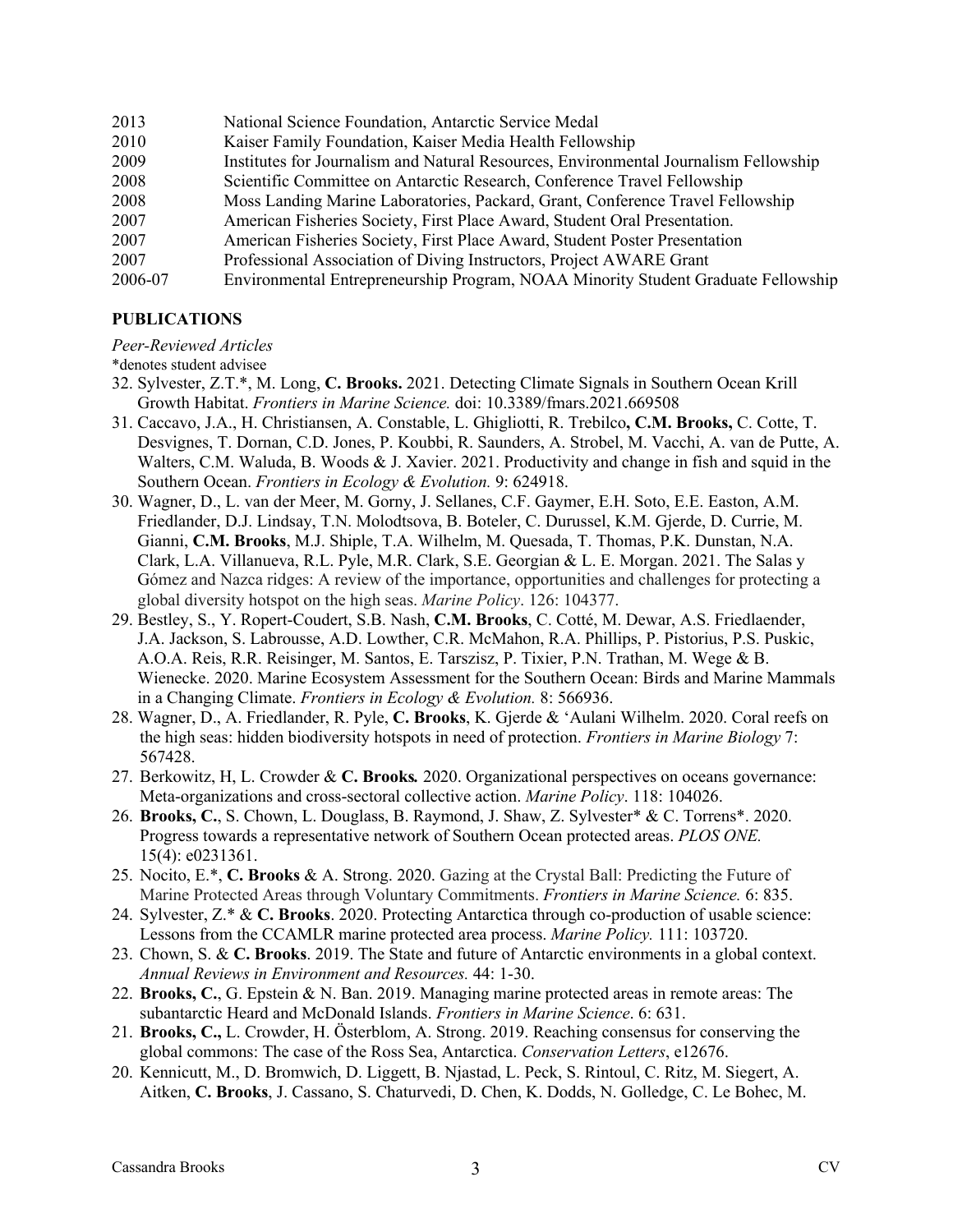Leppe, A. Murray, P.C. Nath, M. Raphael, M. Rogan-Finnemore, D. Schroeer, L. Talley, T. Travoullon, D. Vaughan, A. Weatherwax & S. Chown. 2019. Sustained Antarctic research – a  $21^{st}$ century imperative. *One Earth*, 1(1): 95-113.

- 19. Benson, A., **C. Brooks**, G. Canonico, J.E. Duffy, F.E. Muller-Karger, H.M. Sosik, P. Miloslavich & E.Klein. 2018. Integrated observations and informatics improve understanding of changing marine ecosystems. *Frontiers in Marine Science*. 5: 428.
- 18. Liu, N. & **C. Brooks***.* 2018. China's changing position towards marine protected areas in the Southern Ocean: Implications for future Antarctic governance. *Marine Policy*, 94: 189-195.
- 17. Davies T., G. Epstein, S. Aguilera, **C. Brooks**, M. Cox, L. Evans, S. Maxwell, M. Nenadovic & N. Ban. 2018 Assessing the performance of large marine by evaluating trade-offs in social-ecological system outcomes. *PLoS ONE* 13(4): e0195760.
- 16. **Brooks**, **C.** J. Caccavo, J. Ashford, R. Dunbar, K. Goetz, M. La Mesa, L. Zane. Early life history connectivity of Antarctica silverfish (*Pleuragramma antarctica*) in the Ross Sea. 2018. *Fisheries Oceanography*, 27(3): 274-287.
- 15. Finkbeiner E., N. Bennett, **C. Brooks**, T. Frawley, J. Mason, C. Ng, R. Ourens, K. Seto, S. Swanson, J. Orteaga, D. Wingfield & L. Crowder. Reconstructing overfishing: Moving beyond Malthus for comprehensive and equitable solutions. 2017. *Fish & Fisheries*, 18(6): 1180-1191*.*
- 14. Ashford, J., M. Dinniman, **C. Brooks**. 2017. Physical-biological interactions in large Antarctic toothfish (*Dissostichus mawsoni*) found over the inner shelf of the Ross Sea. 2017. *Antarctic Science*, 29(6): 487-494.
- 13. Chown S., **C. Brooks**, A. Terauds, C. Le Bohec, C. van Klaveren-Impagliazzo, J. Whittington, S. Butchart, B. Coetzee, B. Collen, P. Convey, K. Gaston, N. Gilbert, M. Gill, R. Hoft, S. Johnston, M. Kennicutt, H. Kriesell, Y. Le Maho, H. Lynch, M. Palomares, R. Puig-Marco, P. Stoett & M. McGeoch. 2017. Antarctica and the Strategic Plan for Biodiversity 2011-2020. *PLoS Biology* 15(3): e2001656.
- 12. Ban N., T. Davies, S. Aguilera, **C. Brooks**, M. Cox, G. Epstein, L. Evans, S. Maxwell & M. Nenadovic. 2017. Social and ecological effectiveness of large marine protected areas. *Global Environmental Change.* 43: 82-91.
- 11. **Brooks C.**, L. Crowder, L. Curran, R. Dunbar, D. Ainley, K. Dodds, K. Gjerde & U.R. Sumaila. 2016. Science-based management in the decline in the Southern Ocean. *Science*. 354 (6309): 185- 187.
- 10. Jacquet J., E. Blood-Patterson, **C. Brooks** & D. Ainley. 2015. 'Rational use' in Antarctic waters. *Marine Policy* 63: 28-34.
- 9. **Brooks C.,** J. Weller, K. Gjerde, R. Sumaila, J. Ardron, N. Ban, D. Freestone, K. Seto, S. Unger, D. Costa, K. Fisher, L. Crowder, P. Halpin & A. Boustany. 2014. Challenging the 'Right to Fish' in a Fast-Changing Ocean. *Stanford Journal of Law, Science & Policy*. 33(3): 289-324.
- 8. Kittinger J., .Z Koehn, E. Le Cornu, N. Ban, M. Gopnik, M. Armsby, **C. Brooks**, M. Carr, J. Cinner, A. Cravens, M. D'lorio, A. Erickson, E. Finkbeiner, M. Foley, R. Fujita, S. Gelcich, K. St. Martin, E. Prahler, D. Reineman, J. Shackeroff, C. White, M. Caldwell & L. Crowder. 2014. Putting People into Ecosystem-Based Management. *Frontiers in Ecology and the Environment*. 12: 448-456.
- 7. Ardron J., N. Clark, K. Seto, **C. Brooks**, D. Currie & E. Gilman. 2014. Tracking 24 years of discussions about transparency in international marine governance: Where do we stand? *Stanford Environmental Law Journal*. 33(2): 167-190.
- 6. **Brooks C.** 2013. Competing values on the Antarctic high-seas: CCAMLR and the challenge of marine protected areas. *Polar Journal.* 2(3): 277-300.
- 5. Ashford J., M. Dinniman, **C. Brooks**, A. Andrews, E. Hofmann, G. Cailliet, C. Jones & N. Ramanna. 2012. Does large-scale circulation structure life history connectivity in Antarctic toothfish? *Canadian Journal of Fisheries and Aquatic Science.* 69(12): 1903-1919.
- 4. Andrews A., J. Ashford, **C. Brooks**, K. Krusic-Golub, G. Duhamel, M. Belchier, C. Lundstrom & G. Cailliet. 2011. Lead-radium dating provides a framework for coordinating age estimation of Patagonian toothfish (*Dissostichus eleginoides)* between fishing areas. *Marine and Freshwater*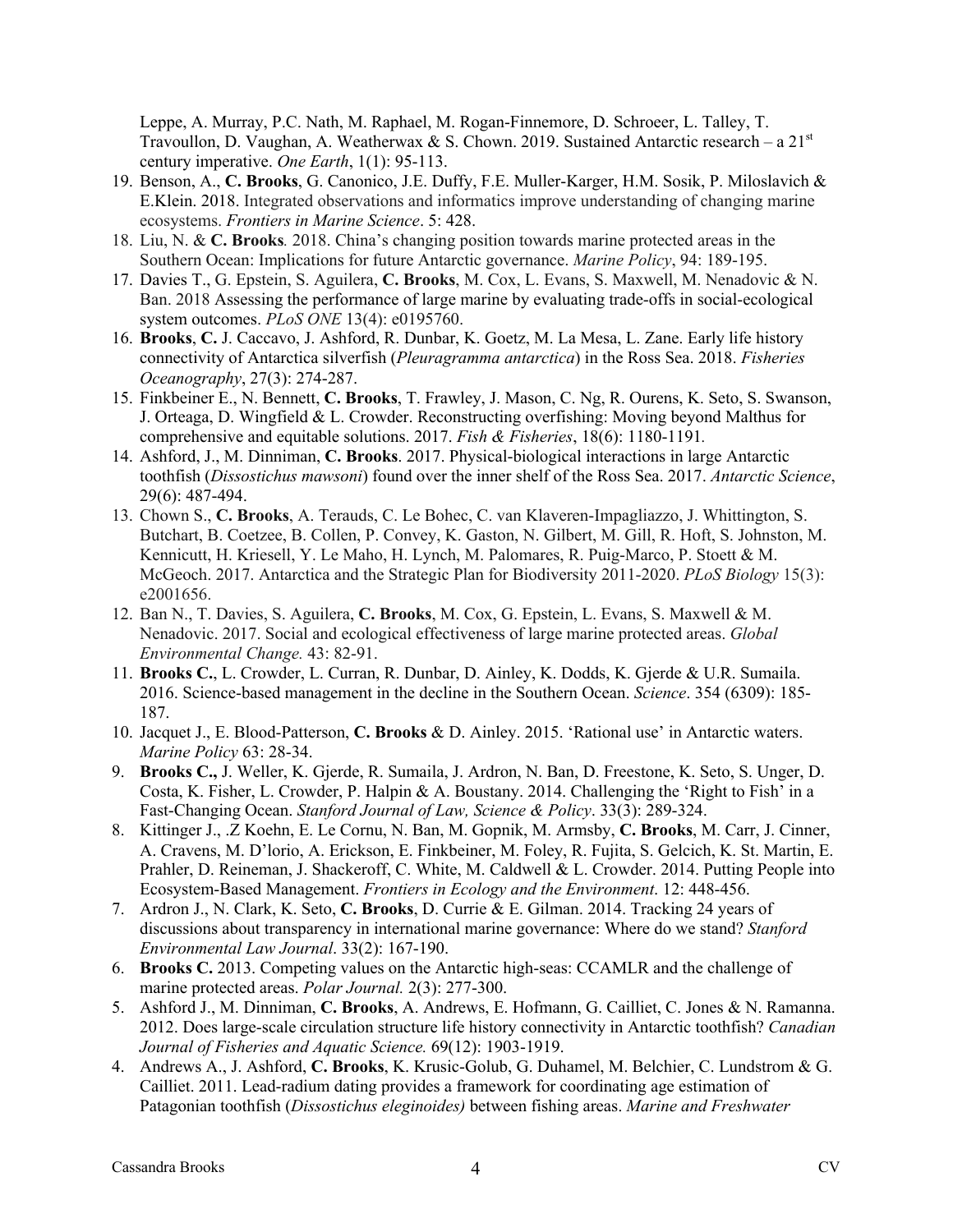*Research*. 62: 781-789.

- 3. **Brooks C.,** A. Andrews, J. Ashford, G. Cailliet, N. Ramanna, C. Jones & C. Lundstrom. 2011. Age estimation and lead-radium dating of Antarctic toothfish, *Dissostichus mawsoni*. *Polar Biology.*  34(3): 329-338.
- 2. Brooks L. & **C. Brooks.** 2010. The Reciprocity Principle and ITEK: Understanding the Significance of indigenous protest on the Presumpscot. *World Futures Journal.* 3(2): 11-28.
- 1. Gehnrich S. & **C. Brooks.** 2000. Carbonic anhydrase in gene expression in the gills of the shore crab during acclimation to low salinity. *American Zoologist*. 8(35): 65A.

# *Commentaries & Letters*

- 4. Hogg, C.J., M.A. Lea, M.G. Soler, V.N. Vasquez, A. Payo-Payo, M. Parrott, M.M. Santos, J. Shaw, **C. Brooks**. 2020. Protect the Antarctic Peninsula – before it's too late. *Nature* 586: 496-499.
- 5. Siders, A.R., **C. Brooks**, A. Cravens, R. Nelson, D. Reineman & N. Ulibarri. 2020. How to beat isolation? Academic feedback groups promote growth as scholars and humans. *Nature*. 582: 597-598.
- 3. **Brooks, C.**, D. Ainley, P. Abrams, P. Dayton, R. Hofman, J. Jacquet & D. Siniff. 2018. Antarctic fisheries: factor climate change into their management. *Nature*, 558: 177-180.
- 2. Jacquet J. & **C. Brooks**. 2015. Conservation: It is rational to protect Antarctica. *Nature* 529: 39.
- 1. Ainley D., J. Eastman & **C. Brooks**. 2016. Comments on The Antarctic toothfish: biology, ecology and life history in the Ross Sea region." by Hanchet et al. *Hydrobiologia.* 771 (1): 1-7.

# *Books*

1. Liu N., **C. Brooks** & T. Qin. 2019. *Governing marine living resources in the polar regions.* Edward Elgar Publishing (Cheltenham, UK).

# *Book Chapters*

- 10. **C. Brooks** & J. Weller. In Press. Leadership in the global commons: Protecting the Ross Sea, Antarctica. In Navigating our way to solutions in Marine Conservation. Crowder L. (ed) Open Book Publishers.
- 9. Christian C. & **C. Brooks**. In Press. Antarctica and the Southern Ocean: our last great wilderness. In *The Ocean and Us*. F. Obaidullah (ed) Women4Oceans.
- 8. Wagner D. A.M. Friedlander, R.L. Pyle, K.M. Gjerde, T.A. Wilhelm, E.E. Easton, C.F. Gaymer, J. Sellanes, C.M. Brooks, L. van der Meer, L.E. Morgan & S.E. Georgian. In Press. Conservation on the High Seas. In *GIS for Science: Applying Mapping and Spatial Analytics, Volume 2.* ESRI.
- 7. **Brooks C.** In 2021. Fishing in the Southern Ocean and the role of CCAMLR. In *Antarctic Resolution*. Foscari, G. (ed) Lars Müller Publishers
- 6. **Brooks C.** 2019. Geopolitical complexity at the bottom of the world: CCAMLR's ongoing challenge of adopting marine protected areas. Pp 43-65. In *Governing marine living resources in the polar regions*. Edward Elgar Publishing (Cheltenham, UK).
- 5. Liu, N., **C. Brooks,** & T. Qin. 2019. Introduction. Pp 1-7. In *Governing marine living resources in the polar regions*. Edward Elgar Publishing (Cheltenham, UK).
- 4. Liu, N. **C. Brooks**. 2019. The future of governing marine living resources in the Polar Regions. Pp 222-228. In *Governing marine living resources in the polar regions*. Edward Elgar Publishing (Cheltenham, UK).
- 3. **Brooks C.** & D. Ainley. 2017. Fishing the bottom of the Earth: The political challenges of ecosystem-based management. Pp 422-438. In *Handbook on Antarctic Politics*. K. Dodds, A. Hemmings & P. Roberts (eds). Edward Elgar Publishing (Cheltenham, UK).
- 2. Ainley D. & **C. Brooks**. 2013. Exploiting the Southern Ocean: Rational use or reversion to tragedy of the Commons? Pp 143-154. In *Exploring Antarctic Values*. D. Liggett & A. Hemmings (eds) Gateway Antarctica Special Publication Series (Christchurch, NZ).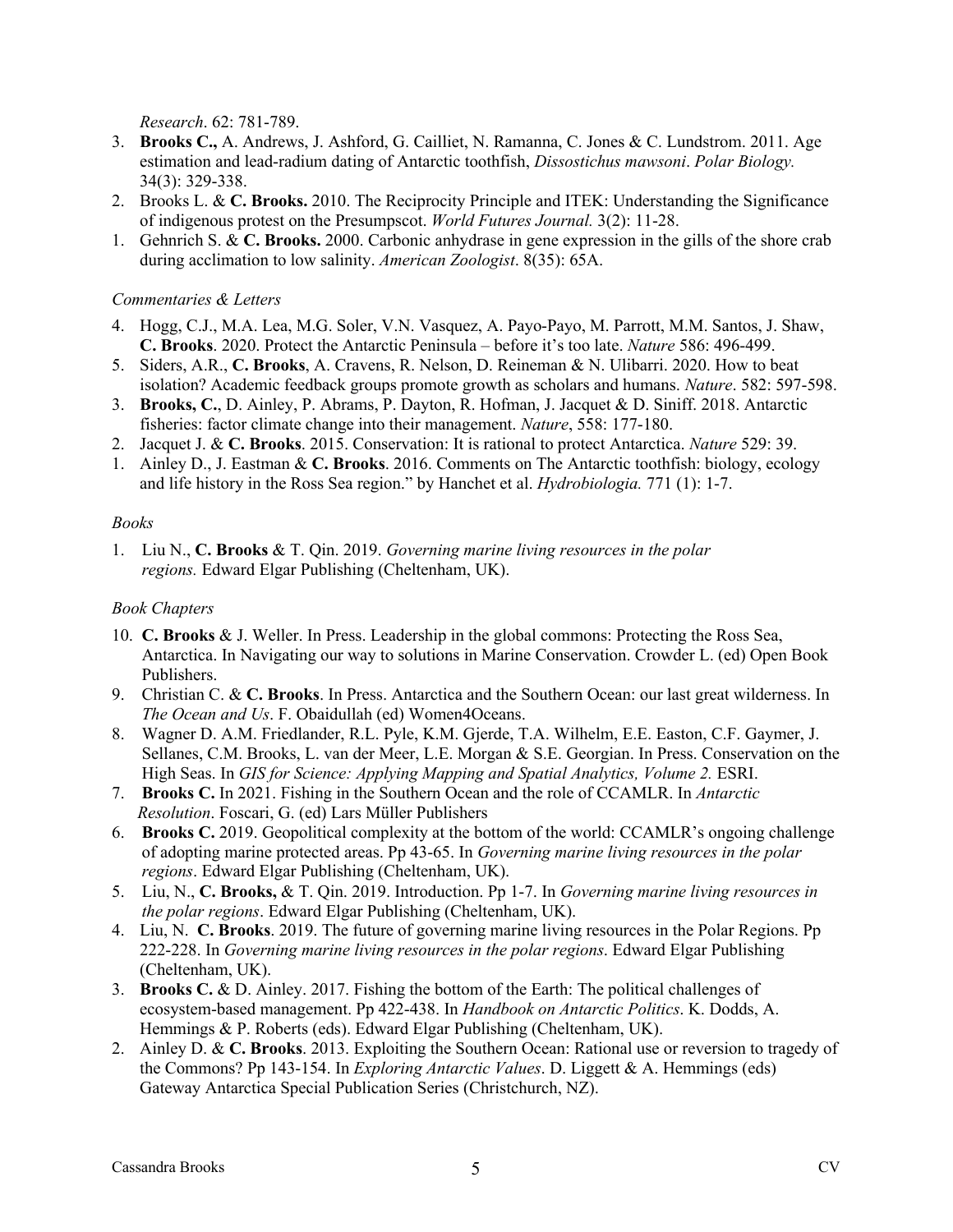1. Ainley D., **C. Brooks**, J. Eastman & M. Massaro. 2012. Unnatural selection of Antarctic toothfish in the Ross Sea, Antarctica. Pp 53-75. In *Polar Protection of the Three Poles*. F. Heuttemann (ed) Springer (Tokyo, Japan).

### *Policy Papers & Reports*

- 15. Ainley, D. & **C. Brooks**. 2021. Workshop report and synthesis: United States research and monitoring in support of the Ross Sea region Marine Protected Area. WG-EMM-2021/04.
- 14. Sylvester, Z.\*, D. Veytia, A. Bahl, E. Hofmann, E. Murphy, N. Johnston, S. Corney, **C. Brooks**, B. Meyer & S. Thorpe. 2021. Using Models to improve our understanding of Antarctic krill and their ecological role in the Southern Ocean. WG-EMM-2021/05.
- 13. Wagner, D…. **C. Brooks** et al. 2020. The Salas y Gomez and Nazca ridges: a global biodiversity hotspot in need of protection. South Pacific Regional Fisheries Management Organization. 8<sup>th</sup> meeting of the Science Committee.
- 12. Sylvester, Z.\*, **C. Brooks**, M. Long & A. Van de Putte. 2020. Krill Growth and Climate Change in the Presence of Internal Climate Variability. CCAMLR WG-EMM.
- 11. Hofmann, E., L. Biddle, T. de Bruin, C. Brooks, et al. 2020. Report: 1<sup>st</sup> Southern Ocean Regional Workshop. UN Decade of Ocean Science for Sustainable Development. San Diego, CA.
- 10 Makhado, A.B., A. Lowther, P. Koubbi, I. Ansorge, **C. Brooks** et al. 2019. Expert Workshop on Pelagic Spatial Planning for the eastern subantarctic region (Domains 4, 5 and 6). SC-CAMLR-38/BG/29.
- 9. **Brooks C.,** S. Chown, L. Douglass & B. Raymond. 2018. Progress towards a representative network of Southern Ocean protected areas. CCAMLR WS-SM-18/12.
- 8. **Brooks C.** 2017. A summary of best practices in research and monitoring of protected areas. CCAMLR WS-RMP-17/05.
- 7. Ainley D., **C. Brooks** et al. 2017. Toward developing a research and monitoring plan for the Ross Sea region marine protected area. CCAMLR WS-RMP-17/03
- 6. Antarctic Ocean Legacy: Protection for the East Antarctic Coastal Region. 2012. Antarctic Ocean Alliance. 28pp. Lead Author.
- 5. Antarctic Ocean Legacy: A Vision for Circumpolar Protection. 2012. Antarctic Ocean Alliance. 60pp. Lead Author.
- 4. The Global Threat to Manta and Mobula Rays. 2012. Shark Savers and Wild Aid. 21pp. Editor.
- 3. Caccavo J., **C. Brooks**, L. Zane & J. Ashford. 2015. Identification of *Pleuragramma antarctica* larvae in the Ross Sea via mitochondrial DNA. CCAMLR WG-FSA-15/61, Hobart, Australia.
- 2. **Brooks C.** & K. Goetz. 2014. *Pleuragramma antarcticum* distribution in the Ross Sea during late austral summer 2013. CCAMLR WG-EMM-14/38, Hobart, Australia.
- 1. **Brooks C.** & J. Ashford. 2008. Spatial distribution and age structure of Antarctic toothfish (*Dissostichus mawsoni*) in the Ross Sea, Antarctica. CCAMLR WG-FSA-08/18, Hobart, Australia.

### *Other academic publications*

- Nocito, E.\* & **C. Brooks**. 2020. Marine protected areas: A way to protection our oceans. *Frontiers for Young Minds* 8:529996. doi: 10.3389/frym.2020.529996
- **C. Brooks**. 2013. Commission for the Conservation of Antarctica Marine Living Resources: 2nd Intercessional Meeting, preceded by the 1<sup>st</sup> Intercessional Meeting of the Scientific Committee. *The Polar Journal* 3: 5-7.

### *Popular articles & multi-media (selected clips from ~175; articles hyperlinked)*

- Marine protection falls short of the 10% 2020 target. A UN treaty and lessons from Antarctica could help. *The Conversation*. 13 December 2020. (w/ N. Gardiner)
- Humans threaten the Antarctic Peninsula's fragile ecosystem. A marine protected area is long overdue. *The Conversation*. 18 October 2020. (w/ M. Parrott, C. Hogg, J. Shaw & M. Marquez)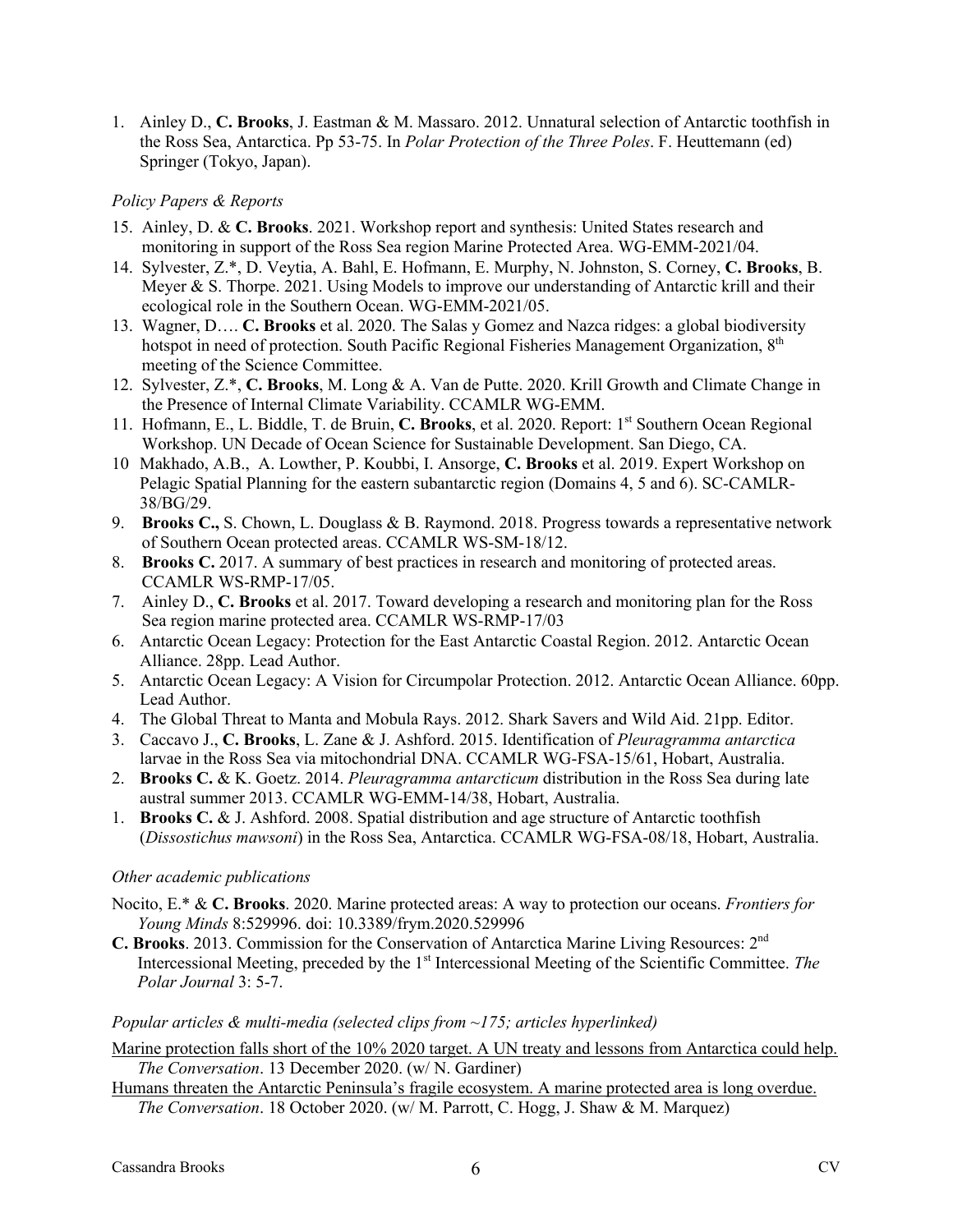- Another grim climate report on oceans what will it take to address the compounding problems? *The Conversation*. 25 Sept 2019.
- Cracks in the Future of the Antarctic. *National Geographic* Blog. 5 Nov 2018.
- The Complexity of Consensus: Protecting the World's Most Remote Ocean. *Prometheus* CIRES Science Policy Blog. 31 May 2018.
- Antarctic Geopolitics and the Ross Sea Marine Protected Area. *E-International Relations*. 20 Feb 2018. Why are talks over an Antarctic marine park still deadlocked? *The Conversation*. 2 Nov 2017.
- International Leadership, a Global Community, and Renewed Hope: Protecting the Ross Sea, Antarctica. *National Geographic,* Ocean Views. 2 Nov 2016.
- David Attenborough's Great Barrier Reef. *Atlantic Productions*. Online Media contributor. 2016.
- A Plea for Adélie (Penguins). *National Geographic,* Ocean Views. 4 Nov 2015.
- Fishing at the bottom of the earth: Ross Sea Antarctic toothfish. *Journal of Antarctic Affairs*. Mar 2015.
- Forecast: More vessels stuck in Antarctic Ice. *National Geographic* Ocean Views. 10 Jan 2014.
- Tragedy on the Antarctic high seas. *National Geographic,* Ocean Views. 22 July 2013.
- Video: Two-months breaking ice (in under five minutes). *National Geographic* Ocean Views. 2 May 2013.
- Op-ed: Monterey Bay Aquarium Seafood Watch program should revisit toothfish designation. *Monterey County Herald.* 21 Apr 2013.
- *The Last Ocean*. Documentary Film, Researcher. 2012.
- The Most Remote Fishery on Earth. *Pacific Ecologist*. Winter 2011.
- Video: Ocean Acidification: Where will all the seashells go? *Pacific Coast Science and Learning Center*, Point Reyes National Seashore. 12 May 2011.
- Science Interlude: Batty Behavior in *The Darwin Awards: Countdown to Extinction.* 2010.
- How much local fish is safe to eat? Cover story, *The Seattle Times*. 26 July 2010.
- Fish oil supplements may cut breast-cancer risk. *The Seattle Times.* 12 July 2010.
- Resiliency in the face of climate change*. SACNAS News*. Winter/Spring 2010.
- A little fellatio goes a long way. *ScienceNOW*. 30 Oct 2009.
- Two Worlds Working Together: Forming a Link Between Traditional Knowledge and Western Science. *SACNAS News*. Summer/Fall 2009.
- Relocating species in the face of climate change. *Stanford Woods Institute for the Environment.* 10 June 2009.
- Delivering Ecstasy. Cover story, *Monterey County Weekly*. 30 Apr 2009.
- How sustainable is your seafood? Cover story, *Santa Cruz Sentinel*. 13 Dec 2008.

No Recovery for Atlantic Cod Population. *ScienceNOW.* 25 Nov 2008.

- Return of the Turtle. Cover story, *Santa Cruz Sentinel.* 05 Oct 2008.
- Traditional Ecological Knowledge & Resource Management: Bridging the Gap. *Winds of Change*. Winter 2007.

Mother, red in tooth and claw. *Orion.* May/June 2007.

### **PRESENTATIONS**

#### *Invited Talks*

| 2021 | Blue Water Summit. Future for Antarctica and protection of the Southern Ocean. Online.  |
|------|-----------------------------------------------------------------------------------------|
| 2021 | EU Global Leadership: Winning protection of Antarctica & the Southern Ocean. Online.    |
| 2021 | Coloradan Conversations – Climate Change, University of Colorado, Boulder. Online.      |
| 2021 | The role of scientists in advocacy work, online event, University of Colorado, Boulder. |
| 2020 | Silver Lining For Learning, Episode #39, Digital broadcast.                             |
| 2020 | Pew Bertarelli Ocean Legacy Program, French Ocean Climate Platform, Antarctica 2020     |
|      | & Antarctica and Southern Ocean Coalition, Protéger l'océan Austral, Online event       |
|      | (broadcast in French & English).                                                        |
| 2020 | Earth Echo International, Youth Action Network Meet up, Online event.                   |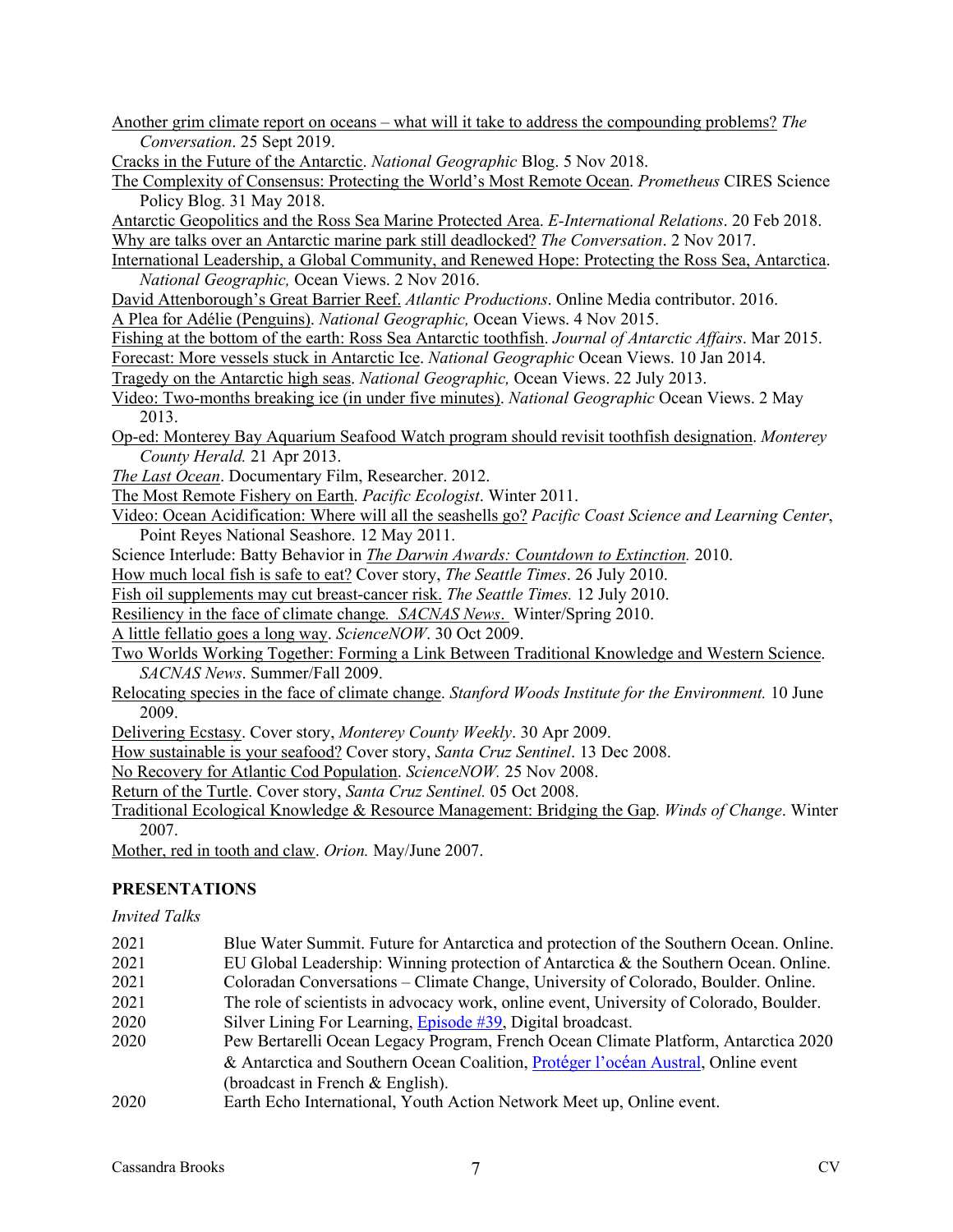| 2020 | International Union for Conservation of Nature, The Journey to Marseille, Online event.                       |
|------|---------------------------------------------------------------------------------------------------------------|
| 2020 | Vienna University, Austria, <i>Climate Lecture Series</i> , Online event.                                     |
| 2020 | CU Boulder, Environmental Studies Program, Colloquium Series, Online event.                                   |
| 2020 | CU Boulder, Chancellor's CU Boulder Where You Are, Digital series.                                            |
| 2020 | Explorer's Club, World Ocean Week, Digital broadcast.                                                         |
| 2020 | World Economic Forum, Virtual Ocean Dialogues, Digital broadcast.                                             |
| 2020 | Boulder Faculty Climate Science & Education Committee, Annual Presentation. Online.                           |
| 2020 | University of Colorado Museum of Natural History. Boulder, CO.                                                |
| 2019 | University of Colorado Boulder, Environmental Studies Graduate Commencement                                   |
| 2019 | Antarctic & Southern Ocean Coalition. Antarctic Marine Protected Areas Workshop.                              |
|      | Seoul, South Korea (w/Bob Zuur)                                                                               |
| 2019 | Environmental Peacebuilding Association. Online webinar.                                                      |
| 2019 | Ocean First Divers, Boulder, CO.                                                                              |
| 2019 | Conference on World Affairs, Boulder, CO.                                                                     |
| 2019 | Futures Congress, Santiago & Punta Arenas, Chile.                                                             |
| 2018 | Paris Peace Forum, Paris, France.                                                                             |
| 2018 | Colorado State University, Fort Collins, CO.                                                                  |
| 2017 | Hopkins Marine Station, Stanford University, Monterey, CA.                                                    |
| 2017 | Korean Society of Oceanography. Busan, South Korea.                                                           |
| 2017 | Shanghai American Center. Shanghai, China.                                                                    |
| 2017 | Conservation of Marine Living Resources in the Polar Regions: Science, Politics and                           |
|      | Law. Wuhan University, Wuhan China.                                                                           |
| 2017 | National Center for Atmospheric Research. Boulder, CO.                                                        |
| 2016 | New York University, School of Law. High Seas Workshop. New York, NY.                                         |
| 2016 | Antarctic and Southern Ocean Coalition. Antarctic Marine Protected Areas Workshop.                            |
|      | Seoul, South Korea.                                                                                           |
| 2016 | Korean Federation of Environmental Movement. Seoul, South Korea.                                              |
| 2016 | Marine Mammal Commission. Bethesda, MD.                                                                       |
| 2016 | Pew Charitable Trusts. Washington, DC.                                                                        |
| 2016 | Stanford University. Conservation in Antarctica Seminar. Stanford, CA.                                        |
| 2016 | Human Dimensions Thank Tank on Large-Scale Marine Protected Areas, Honolulu, HI.<br>(with N. Ban)             |
| 2015 | Antarctica & the Strategic Plan for Biodiversity 2011-2020: the Monaco Assessment                             |
|      | Workshop. Monaco.                                                                                             |
| 2015 | Point Blue Conservation Science. Petaluma, CA.                                                                |
| 2014 | Scientific Committee on Antarctic Research. Auckland, New Zealand (w/D. Ainley).                              |
| 2013 | Georgetown University. Antarctic Governance & Natural Resources Seminar.<br>Washington, DC.                   |
| 2013 | Fishwise. Santa Cruz, CA.                                                                                     |
| 2012 | Scientific Committee on Antarctic Research. Association of Polar Early Career                                 |
|      | Scientists' Panel. Portland, OR.                                                                              |
| 2012 | Scientific Committee on Antarctic Research. Climate Change for Polar Institutions'                            |
|      | Panel. Portland, OR.                                                                                          |
| 2012 | Workshop to Identify Significant Uncertainties Concerning the Effects of Climate                              |
|      | Change and the Antarctic Toothfish Fishery on the Ross Sea Marine Ecosystem. La<br>Jolla, CA.                 |
| 2011 | The Coastal Society, Stanford University Chapter, Stanford, CA.                                               |
| 2011 | Point Reyes National Seashore, Pacific Coast Science & Learning Ctr, Point Reyes, CA.                         |
| 2010 | Society for the Advancement of Chicanos & Native Americans in Science. Science<br>Writing Panel. Anaheim, CA. |
| 2009 | Society for the Advancement of Chicanos & Native Americans in Science. Science                                |
|      |                                                                                                               |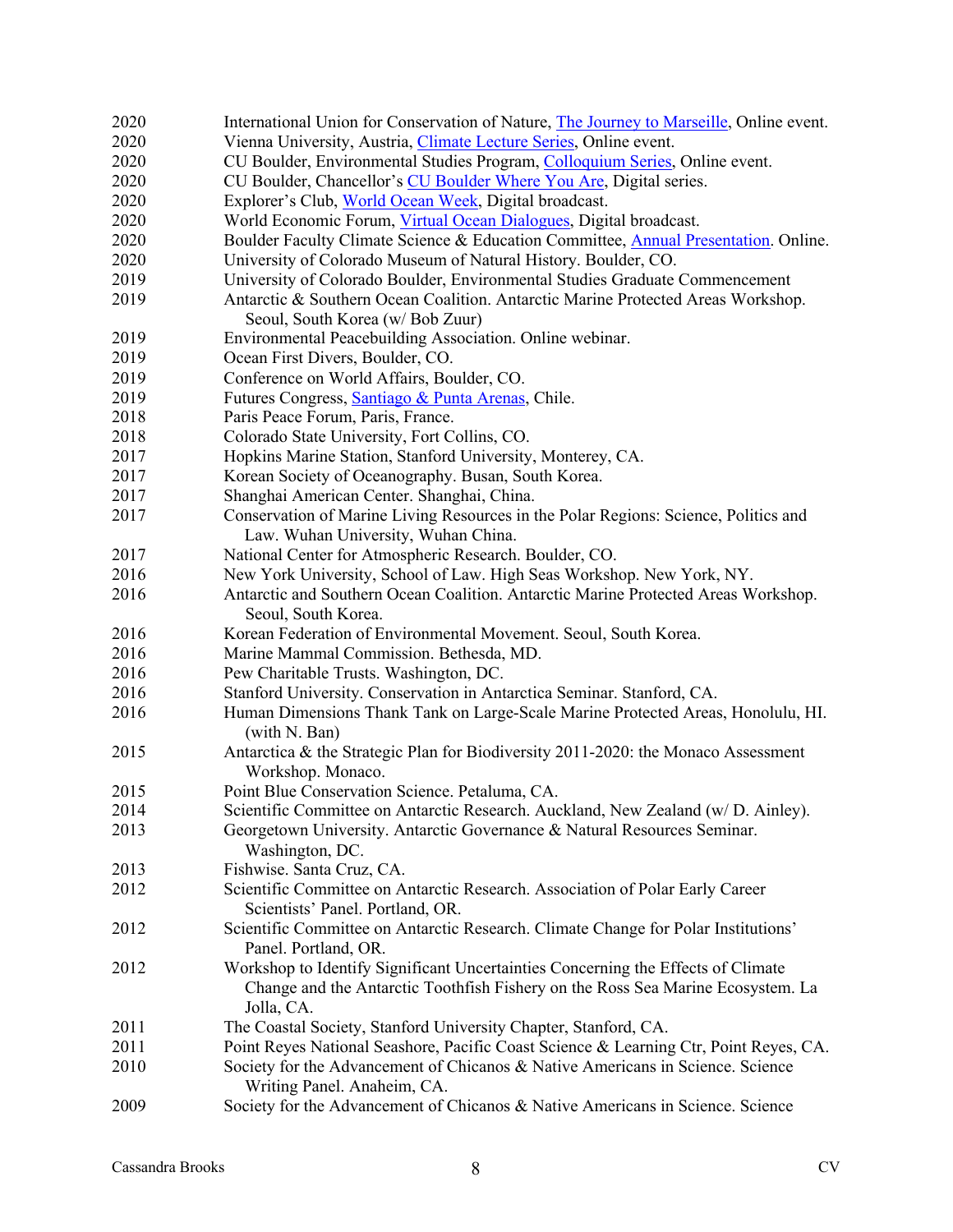#### Writing Panel. Dallas, TX.

#### *Symposia Organized*

2015 Co-Chair (w/ L. Crowder & U.R. Sumaila), American Association for the Advancement of Science. San Jose, CA. *Can our ocean commons be sustainably managed? Innovative strategies for the high seas.*

### *Conferences Organized*

2021 Co-Organizer (w/ N. Liu), Global Dialogue on Biodiversity Law and Governance. Online.

### *Workshops Organized*

- 2021 Co-convener (w/ D. Ainley), Ross Sea region Marine Protected Area Research and Monitoring USA Workshop. Online.
- 2021 Co-organized (w/ Z. Sylvester et al.), Integrating Climate and Ecosystem Dynamics (ICED) workshop: Using models to improve our understanding of Antarctic krill and their ecological role in the Southern Ocean. Online.

#### *Oral Presentations at Refereed Professional Meetings* \*indicates student advisee

- Ainley, D., V. Morandini, L. Salas, N. Nur, J. Rotella, M. LaRue, F. Shanhun, M. LaRue, R. Foster, C. Parkinson, R. Zwok, K. Arrigo, G. van Dijken, R. Beltran, K. Goetz, S. Kim, **C. Brooks**, G. Kooyman, P. Ponganis & D. Anderson. 2021. Why are penguins and seals dramatically increasing in southern Ross Sea? *United States Scientific Committee on Antarctic Research (SCAR) Antarctic Science Meeting*, Online.
- Sylvester, Z.\*, D. Veytia, A. Bahl, E. Hofmann, E. Murphy, N. Johnston, S. Corney, C. Brooks, B. Meyer & S. Thorpe. 2021. Using Models to improve our understanding of Antarctic krill and their ecological role: Report of the Integrating Climate and Ecosystem Dynamics of the Southern Ocean (ICED) Workshop, 2021. *United States (SCAR) Antarctic Science Meeting*, Online.
- **Brooks, C.** 2021. Leadership in conserving the global commons: Protecting the Ross Sea, Antarctica.
- Wagner, D., A. Friedlander, R. Pyle, **Brooks, C.** & K. Gjerde. 2021. Coral reefs of the high seas: hidden biodiversity hotspots in need of protection. *Global Dialogue on Biodiversity Law & Gov.*, Online.
- **Brooks, C.**, M. Dinniman, J. Ashford, Lian Wei, Guoping Zhu & Steven Parker. 2020. Transport pathways structuring life history distributions of Antarctic toothfish*.* SCAR (Scientific Committee on Antarctic Research) 2020 Online.
- Wagner, D., A. Friedlander, R. Pyle, **Brooks, C.** & K. Gjerde. 2020. Coral reefs of the high seas: hidden biodiversity hotspots in need of protection. *Deep-Sea Biology Society Conference*, Online.
- Wagner, D., A. Friedlander, R. Pyle, **Brooks, C.** & K. Gjerde. 2020. Coral reefs of the high seas: hidden biodiversity hotspots in need of protection. *World Conference of Marine Biodiversity*, Online.
- **Brooks, C.** & J. Weller. 2020. Using grand scale media to drive conservation: Protecting the Last Ocean. *American Geophysical Union, Ocean Sciences, San Diego, CA.*
- **Brooks, C.,** G. Epstein & N. Ban. 2020. Managing marine protected areas in remote areas: The case of the subantarctic Heard and McDonald Islands*. American Geophysical Union, Ocean Sciences, San Diego, CA.*
- **Brooks, C.**, L. Crowder, H. Österblom & A. Strong. 2020. Reaching consensus for conserving the global commons: The case of the Ross Sea, Antarctica. *American Geophysical Union, Ocean Sciences, San Diego, CA.*
- **Brooks, C.** 2018. Towards a representative network of protected areas in the Southern Ocean. *Scientific Committee on Antarctic Research. Davos, Switzerland.*
- **Brooks, C.** & J. Weller. 2018. Using grand scale media to drive conservation: Protecting the Last Ocean. *Scientific Committee on Antarctic Research. Davos, Switzerland.*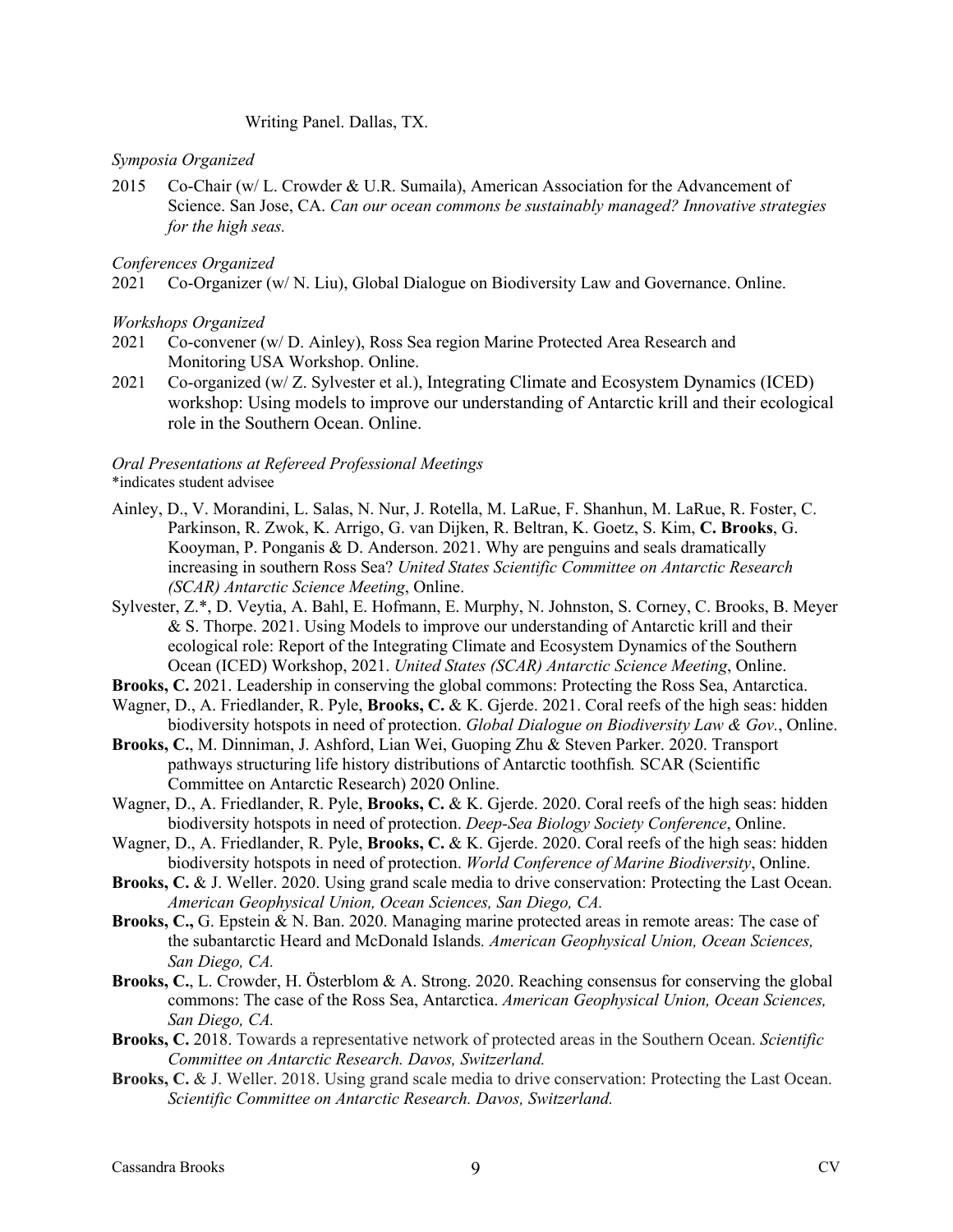- Torrens, C.\* & **C. Brooks**. 2018. Changing climate patterns threaten West Antarctic Peninsula penguin populations. *International Arctic Workshop, Boulder, CO*.
- Benson, A., G. Canonico, F.E. Muller-Karger, H.M. Sosik, P. Miloslavich, **C. Brooks** & E. Klein. 2018. Using Essential Biodiversity Variables and Essential Ocean Variables, FAIR Guiding Principles, and the Principles of Action Ecology to Inform Understanding of Changing Marine Ecosystems. *American Geophysical Union. Washington, D.C.*
- Bransome, N. & **C. Brooks.** 2017. Antarctic resilience through creation of an MPA network: Data needs and plans beyond the Ross Sea designation. *Scientific Committee on Antarctic Research, Biology Symposium. Leuven, Belgium.*
- **Brooks, C.,** L. Curran & L. Crowder. 2016. Competing values & political complexity in the Southern Ocean: CCAMLR & the challenge of marine protected areas. *Scientific Committee on Antarctic Research. Kuala Lumpur, Malaysia.*
- **Brooks, C.,** J. Caccavo, K. Goetz, L. Zane, J. Ashford & M. LaMesa. 2016. Pleuragramma antarcticum distribution in the Ross Sea: patterns of early life history & evidence of a new nursery ground. *Scientific Committee on Antarctic Research. Kuala Lumpur, Malaysia*
- **Brooks, C.** 2016. Science communication at the bottom of the world: Adventures in the Ross Sea, Antarctica. *Scientific Committee on Antarctic Research. Kuala Lumpur, Malaysia*.
- Christian, C., R. Roura, J. Jacquet, **C. Brooks**, D. Ainley & E. Blood-Patterson. 2016. Out of Balance? Conservation, rational use, and the implementation of the Convention on the Conservation of Antarctic Marine Living Resources. *Scientific Committee on Antarctic Research. Kuala Lumpur, Malaysia*.
- **Brooks, C.** 2015. Marine protection at the bottom of the world: the challenge of Antarctic high seas. American Association for the Advancement of Science. San Jose, CA.
- Evans, L, N. Ban, G. Epstein, M. Nenadovic, M. Cox, S. Maxwell, **C. Brooks,** T. Davies & S. Aguilera. 2015. Diagnosing large-scale marine protected areas. *Royal Geographical Society-IBG Annual International Conference. Exeter, UK*
- Davies, T., N. Ban, M. Cox, G. Epstein, L. Evans, M. Nenadovic, M. Cox, S. Maxwell, **C. Brooks** & S. Aguilera. 2015. Diagnosing large-scale Marine Protected Areas: A comparative analysis of the social, ecological, and institutional drivers of successful conservation. *International Congress for Conservation Biology. Montpellier, France.*
- **Brooks, C.** & D. Ainley. 2012. Exploiting the Southern Ocean: Rational use or tragedy of the commons? *Scientific Committee on Antarctic Research. Portland, OR.*
- Ashford, J., M. Dinniman, C. Brooks, A. Andrews, E. Hofmann, G. Cailliet, C. Jones & N. Ramanna. 2012. Does large-scale circulation structure life history connectivity in Antarctic toothfish? *Scientific Committee on Antarctic Research. Portland, OR.*
- **Brooks, C.**, A.H. Andrews, J. Ashford & G. Cailliet. 2008. Age validation and spatial distribution of the Antarctic toothfish, *Dissostichus mawsoni*: Implications for a deep-sea fishery. *Scientific Committee on Antarctic Research. St. Petersburg, Russia.*
- **Brooks, C.**, A.H. Andrews, J. Ashford & G. Cailliet. 2007. Age estimation and lead-radium dating of Antarctic toothfish. *American Fisheries Society. Anchorage, AK.*

#### *Posters Presented at Refereed Professional Meetings*

- **C. Brooks** & S. Chown. 2020. CCAMLR's challenge in managing the Southern Ocean under environmental change. SCAR (Scientific Committee on Antarctic Research) 2020 Online.
- **C. Brooks**, G. Epstein & N. Ban. 2020. Managing Marine Protected Areas in Remote Areas: The case of the subantarctic Heard and McDonald Islands. SCAR 2020 Online.
- Weller, J. & C. Brooks. 2020. Using grand scale media to drive conservation: Protecting the Last Ocean and beyond. SCAR 2020 Online.
- Apelgren, N.\* & **C. Brooks**. 2020. Norwegian interests and participation in the protection of the Southern Ocean. SCAR 2020 Online.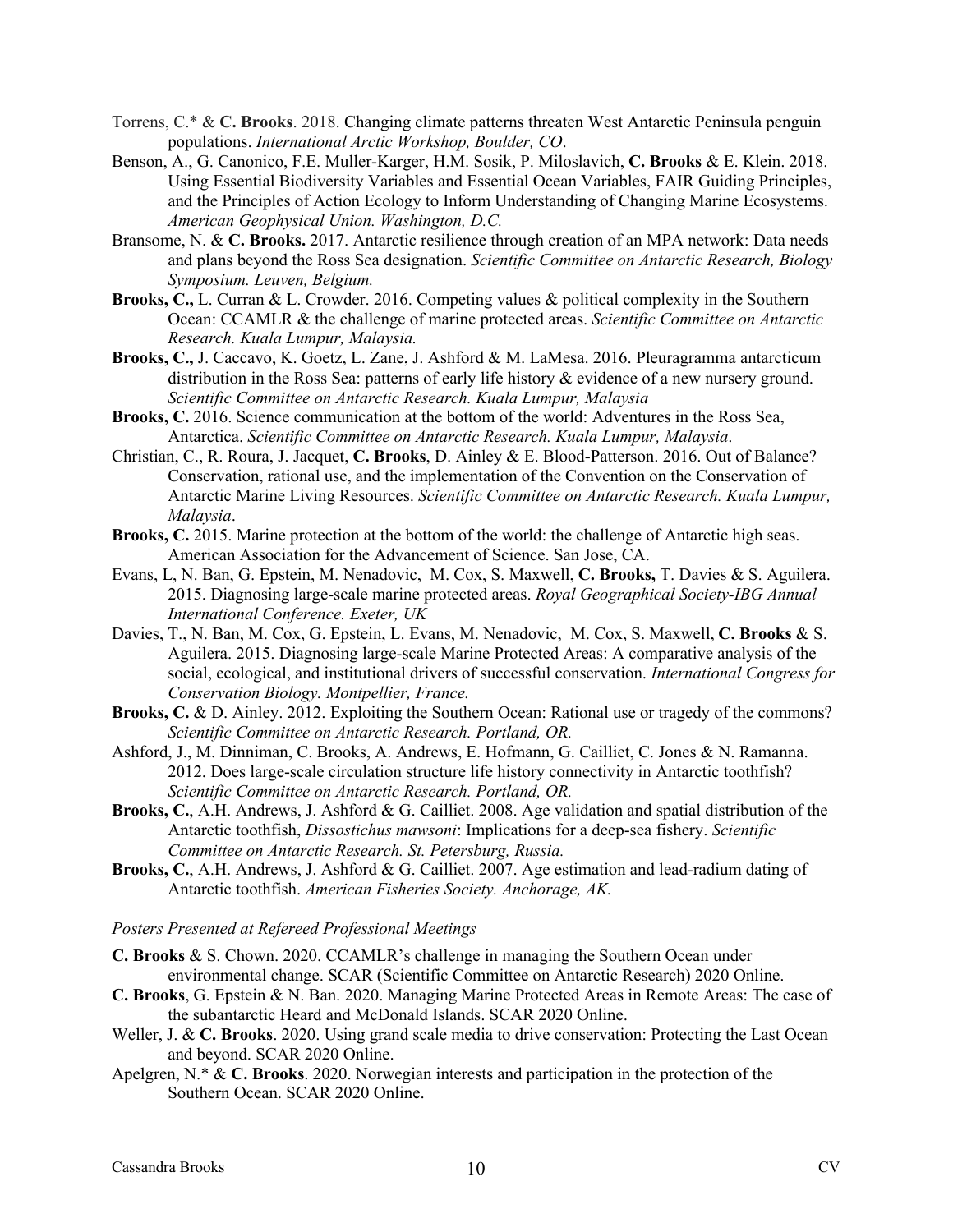- Sylvester, Z.\* & **C. Brooks**. 2020. Protecting Antarctica through co-production of actionable science: Lessons from the CCAMLR marine protected area process. SCAR 2020 Online.
- Sylvester, Z.\*, M. Long & **C. Brooks**. 2020. The role of climate variability on krill habitat: Insights from the CESM Large Ensemble. SCAR 2020 Online.
- Caccavo, J., H. Christiansen, L. Ghigliotti, **C. Brooks**, T. Desvignes, T. Dornan, C. Jones, P. Koubbi, R. Saunders, A. Strobel, M. Vacchi, A. van de Putte, A. Walters, B. Woods & J. Xavier. 2020. Marine Ecosystem Assessment for the Southern Ocean (MEASO): Productivity and change in fish and squid in the Southern Ocean. SCAR 2020 Online.
- Shaw, J., **C. Brooks**, K. Duncan, S. Robinson & M. Lea. 2020. Antarctic governance and conservation: Global lessons in the Anthropocene. SCAR 2020 Online.
- N. Bransome, **C. Brooks** & Annika Cobb\*. 2020. Review of the impacts of climate change and fishing on penguin populations in the Western Antarctic Peninsula and Scotia Sea region. *American Geophysical Union, Ocean Sciences, San Diego, CA.*
- N. Bransome, **C. Brooks** & Annika Cobb\*. 2019. The impacts of climate change and fishing on penguin populations in the Western Antarctic Peninsula and Scotia Sea region. *World Penguin Conference. Dunedin, New Zealand.*
- **C. Brooks.** 2018. Leadership in conserving the global commons: Protecting the Ross Sea, Antarctica. *Scientific Committee on Antarctic Research. Davos, Switzerland.*
- Ballerini, T., D.G. Ainley, L.K. Blight & **C. Brooks.** 2013. Harvesting impacts on Antarctic marine ecosystems: changes in food web structure and loss of ecosystem value. *Scientific Committee on Antarctic Research, Biology Symposium. Barcelona, Spain.*
- **Brooks, C.,** A.H. Andrews, J. Ashford & G.M. Cailliet. 2007. Radiometric Age Validation of Antarctic toothfish. *American Fisheries Society. Anchorage, AK*.
- Brooks, L. & **C. Brooks**. 2002. TEK as Embedded Knowledge: A View from the River. *Refiguring the Ecological Indian Symposium, Laramie, WY.*

# **INTERNATIONAL DELEGATIONS**

- $2020$   $39<sup>th</sup>$  annual meeting of the Commission for the Conservation of Antarctic Marine Living Resources (CCAMLR) and its Scientific Committee. Scientific Committee on Antarctic Research (SCAR) delegation advisor. Hobart, AU.
- $2019$  38<sup>th</sup> annual meeting of the Commission for the Conservation of Antarctic Marine Living Resources (CCAMLR) and its Scientific Committee. Scientific Committee on Antarctic Research (SCAR) delegation advisor. Hobart, AU.
- $2018$   $37<sup>th</sup>$  annual meeting of the Commission for the Conservation of Antarctic Marine Living Resources (CCAMLR) and its Scientific Committee. SCAR delegation advisor. Hobart, AU.
- 2017 40<sup>th</sup> Antarctic Treaty Consultative Meeting (ATCM) and 20<sup>th</sup> meeting of the Committee on Environmental Protection (CEP). Antarctic and Southern Ocean Coalition (ASOC) delegation advisor. Beijing, China.
- 2017 Ross Sea region MPA Research and Monitoring Plan Workshop. International Union for the Conservation of Nature (IUCN) delegation representative. Rome, Italy.
- $2016$  36<sup>th</sup> annual meeting of the Commission for the Conservation of Antarctic Marine Living Resources (CCAMLR) and its Scientific Committee. ASOC delegation advisor. Hobart, AU.
- 2015 35th annual meeting of the Commission for the Conservation of Antarctic Marine Living Resources (CCAMLR) and its Scientific Committee. ASOC delegation advisor. Hobart, AU.
- $2014$   $34<sup>th</sup>$  annual meeting of the Commission for the Conservation of Antarctic Marine Living Resources (CCAMLR) and its Scientific Committee. ASOC delegation advisor. Hobart, AU.
- 2013  $2<sup>nd</sup> Special Meeting of the Commission for the Conservation of Antarctic Marine Living$ Resources (CCAMLR) and 1<sup>st</sup> Special Meeting of its Scientific Committee. ASOC delegation advisor. Bremerhaven, Germany.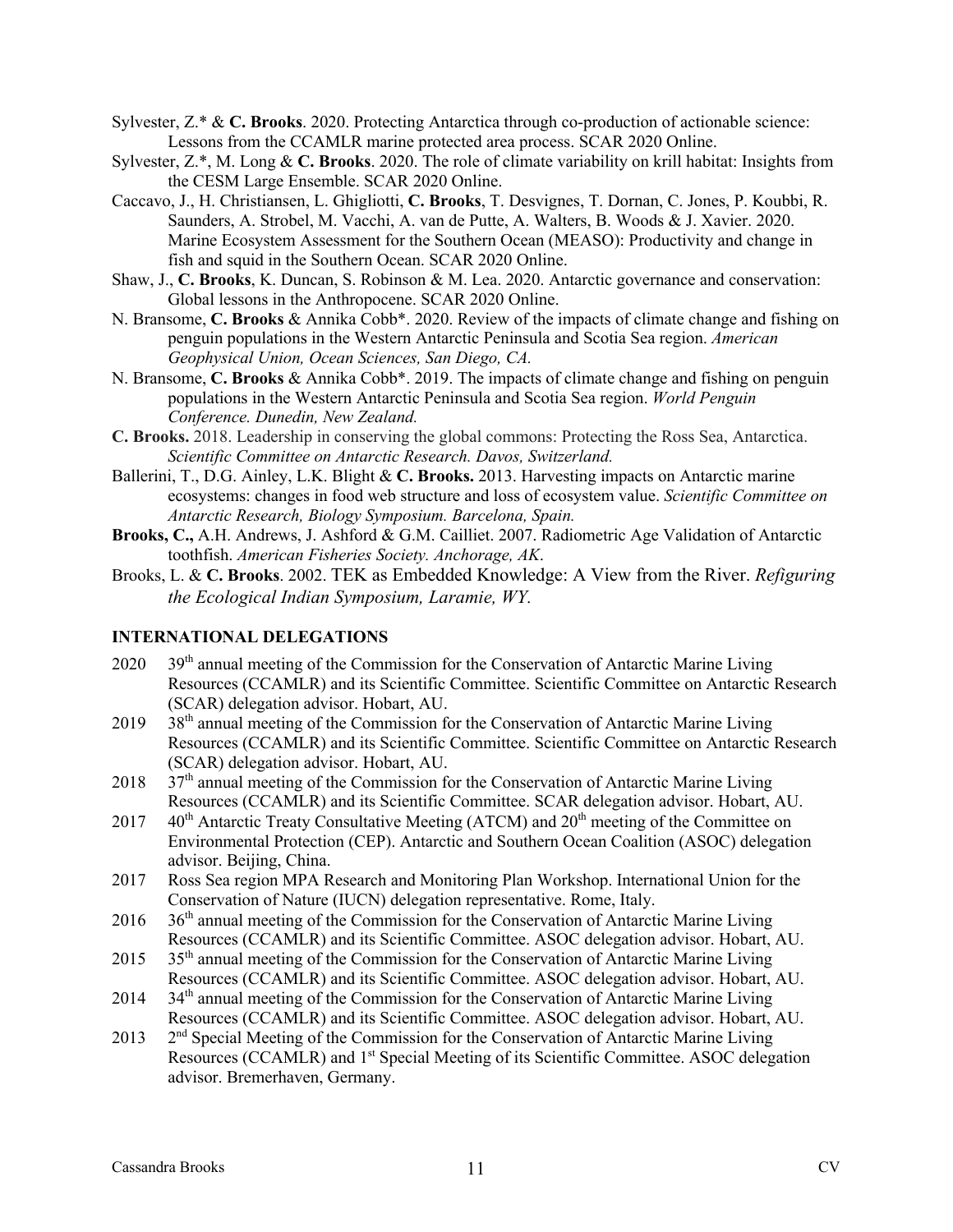- $2013$  3<sup>rd</sup> annual meeting of the Commission for the Conservation of Antarctic Marine Living Resources (CCAMLR) and its Scientific Committee. ASOC delegation advisor. Hobart, AU.
- 2012 32<sup>nd</sup> annual meeting of the Commission for the Conservation of Antarctic Marine Living Resources (CCAMLR) and its Scientific Committee. ASOC delegation advisor. Hobart, AU.

# **TEACHING**

*Course Teaching*

| 2019 - 2021   | CU Boulder. ENVS 4800. ENVS Capstone: Media with Meaning.                |
|---------------|--------------------------------------------------------------------------|
| 2019 - 2021   | CU Boulder. ENVS 5702. Policy, Politics & Management: Theory & Practice. |
| $2018 - 2020$ | CU Boulder. ENVS 3033. Environmental Governance.                         |
| 2014          | Stanford University. ENVRINST 220. The Social Ocean: Ocean Conservation, |
|               | Management, Ethics and Policy.                                           |

# *Guest Lectures*

| 2020       | MIT & Woods Hole Oceanographic Institute 7.431 Marine Global Change Ecology          |
|------------|--------------------------------------------------------------------------------------|
| 2020       | CU Boulder. ENVS 5100. Special topics in Environmental Studies: Methods in ENVS.     |
| 2020       | CU Boulder. ENVS 1000. Introduction to Environmental Studies.                        |
| 2019       | Indiana University. R678. Emerging Learning Technologies.                            |
| 2018, 2019 | CU Boulder. EBIO 4090. Coral Reef Ecology.                                           |
| 2018-2020  | CU Boulder. ENVS 5000. Policy, Science & the Environment.                            |
| 2018       | CU Boulder. ATOC 6020. Communicating Science.                                        |
| 2016-2018  | Stanford University. ENVRINST 220. The Social Ocean.                                 |
| 2017       | CU Boulder. GEOG 2852. Contemporary Southeast Asia: Env Politics.                    |
| 2017       | CU Boulder. IAFS 3000. Climate Affairs in the Developing World.                      |
| 2016       | Stanford University. ENVRES 315. Interdisciplinary Research Design.                  |
| 2015-2016  | Middlebury Institute for International Studies. IEPG 8652. International Marine Law. |
| 2014       | Middlebury Institute for International Studies. IEPG 8516. High seas management and  |
|            | conservation: Challenges and opportunities.                                          |
| 2014       | Stanford University. Think 40. A transition toward sustainability.                   |
| 2013       | University of California, Santa Cruz. SCICOMM 160. Introduction to Science Writing.  |
| 2012       | Stanford University. PWR 1. Debating the Environment.                                |
| 2010       | Harvard University. FOLKMYTH 126. Continuing Oral Traditions in Indigenous           |
|            | Communities.                                                                         |

*Workshop Teaching & Development*

| 2019    | Homeward Bound, on-board science faculty for women's leadership expedition to         |
|---------|---------------------------------------------------------------------------------------|
|         | Antarctica ( $\sim$ 100 women in STEMM; 12 month program; 3 week expedition).         |
|         |                                                                                       |
| 2019    | National Snow and Ice Data Center, Useful Arctic Knowledge science communication      |
|         | Workshop, University of Colorado, Boulder, guest speaker.                             |
| 2018    | Research and Innovation Office, Faculty Fellows Science Communication Workshop,       |
|         | University of Colorado Boulder, guest speaker.                                        |
| 2017    | United States National Committee of the Association of Polar Early Career Scientists  |
|         | Workshop on Communicating Science for Polar Scientists. Boulder, CO. Speaker.         |
| 2012-16 | Inter-campus Interdisciplinary Workshops in Environment & Resources. Liaison &        |
|         | organizer for graduate student and faculty workshops between UC Berkeley, UC Santa    |
|         | Cruz, & Stanford University.                                                          |
| 2015    | Stanford University. Case Study & Qualitative Methods Working Group. Organized,       |
|         | instructed, and led quarter long seminar.                                             |
| 2011    | Society for Environmental Journalism. Video workshop, instructor.                     |
| 2010    | Northern California Association of Science Writers. Multi-media workshop, instructor. |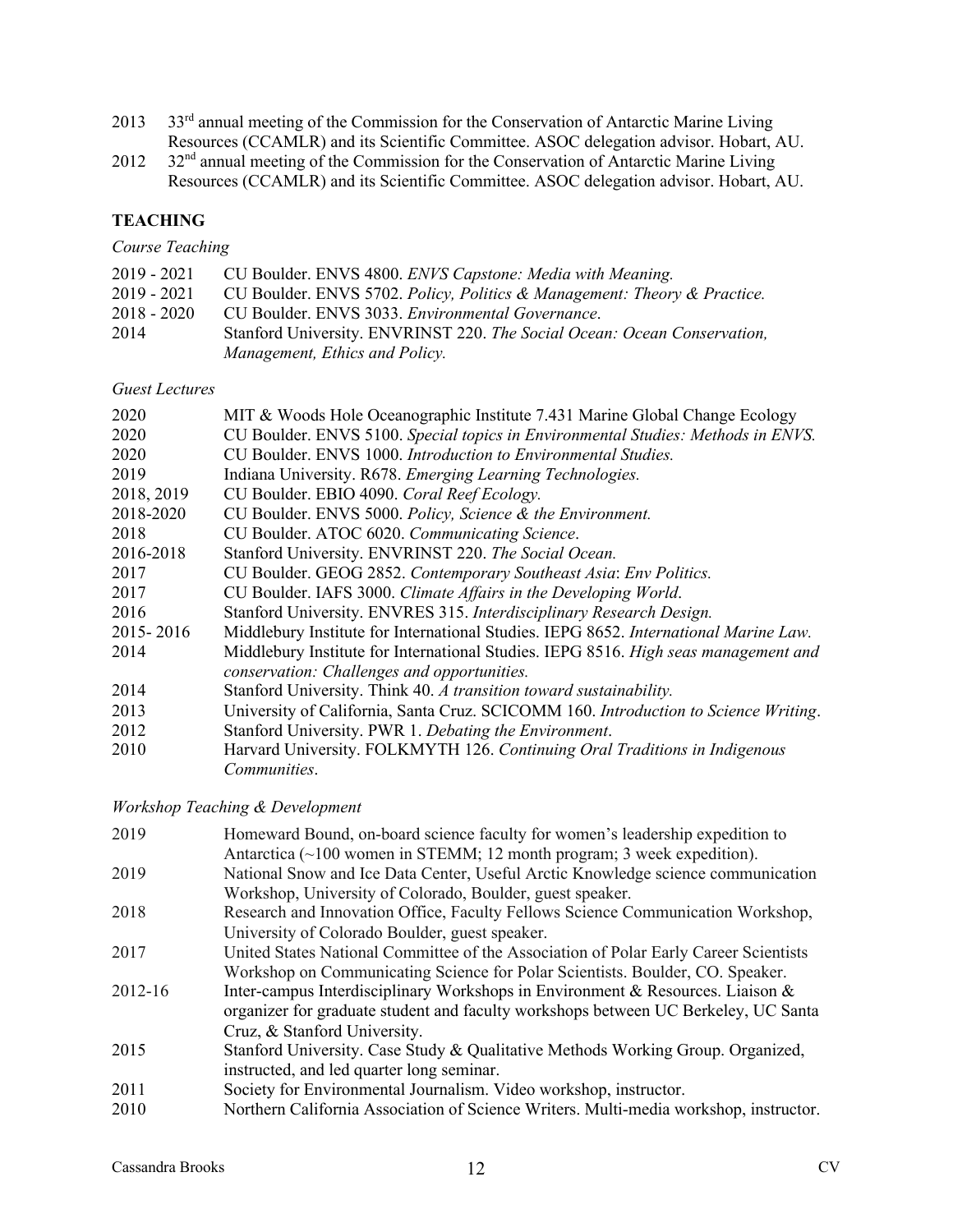2009 San Francisco Exploratorium. Multi-media training workshop, instructor.

## **MENTORING & ADVISING**

### *Primary Advisees (at CU Boulder)*

Graduate Students (all current) Vasco Chavez-Molina (PhD, 1<sup>st</sup> year) Sarah Becker (PhD,  $1<sup>st</sup>$  year) Emily Nocito, ENVS (PhD, 4<sup>th</sup> year, advanced to candidacy). Rawinorn Dulyakasem, ENVS (PhD, co-advisor, 4<sup>th</sup> year, advanced to candidacy). Diana Dorman, ENVS (PhD, co-advisor, 3<sup>rd</sup> year, advanced to candidacy). Zephyr Sylvester, ENVS (MS, completed in 2020; PhD, 2<sup>nd</sup> year, passed preliminary exam). Casey White, ENVS (MS, 3<sup>rd</sup> year; graduating December 2021).

### Honors Students

### *Current*:

Jack Barker, ENVS; also mentor on Undergraduate Research Opportunities Program grant. Mara Booth, ENVS; also mentor on Undergraduate Research Opportunities Program grant. Josh Lipson, ENVS; also mentor on Undergraduate Research Opportunities Program grant.

### *Completed:*

Nora Apelgren, ENVS (2020); also mentor on Undergraduate Research Opportunities Program grant. Annika Cobb, ENVS (2020); also mentor on Undergraduate Research Opportunities Program grant. Isabella Sofio, ENVS (2020).

### *Committees*

#### Graduate Students

#### *Current:*

Natasha Gardiner, Gateway Antarctica, Univ of Canterbury, New Zealand (PhD, committee member). Brendan Buzzard, ENVS, CU Boulder (PhD, committee member). Olivia Pearman, ENVS, CU Boulder (PhD, committee member). Ashby Leavell Sachs, ENVS, CU Boulder (PhD, committee member). Jeremiah Osborne-Gowey, ENVS, CU Boulder (PhD, committee member). Victoria Stout, ENVS, CU Boulder (PhD, committee member). Holly Olivarez, ENVS, CU Boulder (PhD, committee member). Mia Vanderwilt, ENVS, CU Boulder (MS, committee member). Natalie Bennett, ENVS, CU Boulder (MS, committee member). Anna Wright, ENVS, CU Boulder (MS, committee member).

#### *Completed:*

Abigail Conner, Civil, Env & Architectural Engineering, CU Boulder (MS 2019, committee member). Diana Dorman, ENVS, CU Boulder (MS 2019, committee member). Emily Nocito, University of Maine, Orono (MS 2018, committee member).

#### Honors Students (all at CU Boulder)

### *Completed*:

Katie Ebinger, Ecology and Evolutionary Biology (2019, committee member). Mariah Jimenez, Political Science (committee member). Hayley Wustenberg, Ecology and Evolutionary Biology (committee member). Rae Lewark, ENVS (Honors council representative). Taylor Heisler, ENVS (Honors council representative).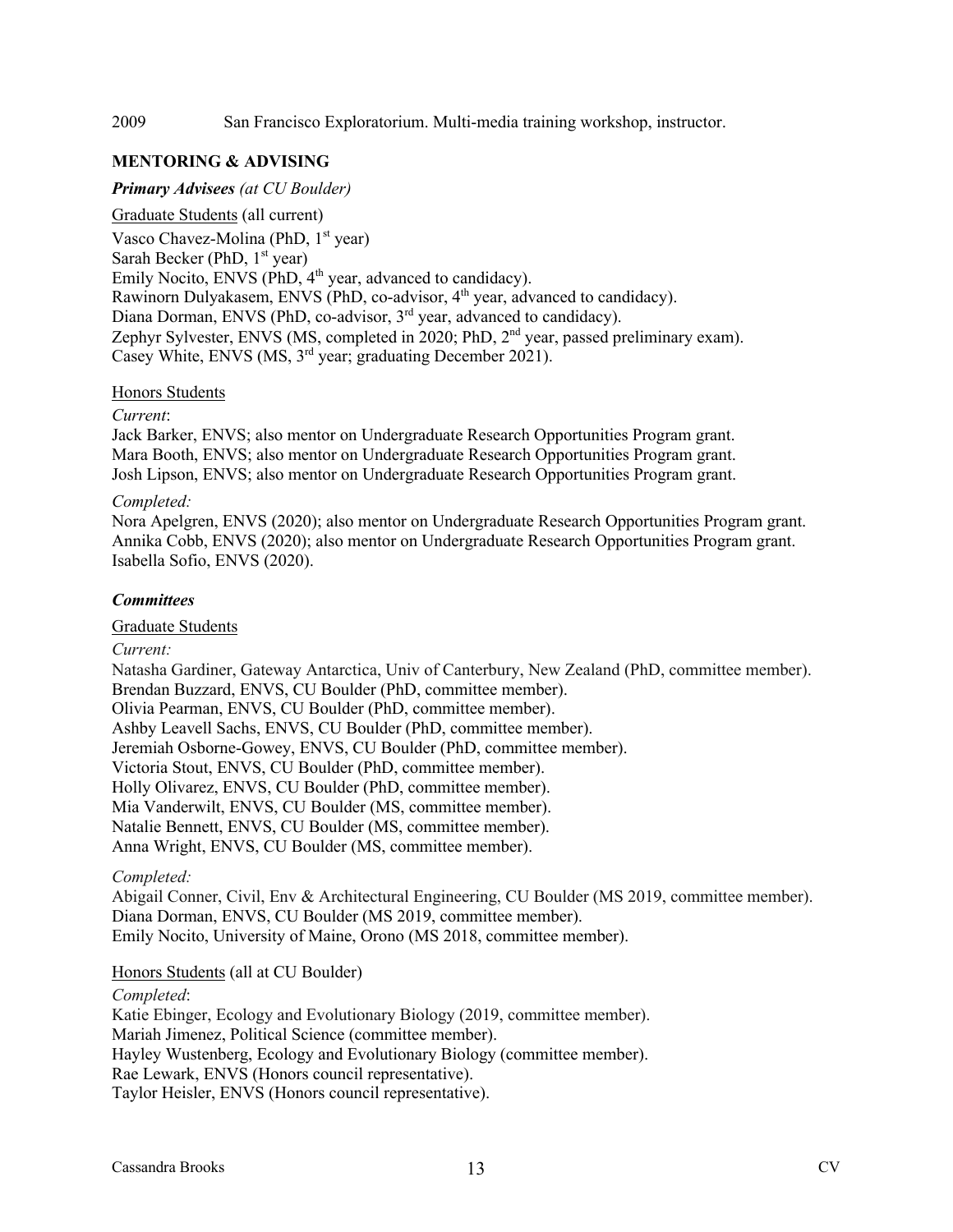Aiden Jorgenson, ENVS (Honors council representative).

### **Other**

|      | 2018-present CU Boulder. Internship and independent study advisor for multiple undergraduates (2- |
|------|---------------------------------------------------------------------------------------------------|
|      | $5/\gamma$ in partnership with international conservation non-governmental organizations.         |
| 2016 | Stanford University. Academic mentor, Senior Reflection, art & science senior project.            |

# **SERVICE & LEADERSHIP**

*Professional service within the University of Colorado, Boulder*

| 2021            | MENV Admissions Committee.                                                               |
|-----------------|------------------------------------------------------------------------------------------|
| $2020$ -present | <b>ENVS</b> Executive Committee.                                                         |
| 2020-present    | ENVS Honors Representative (Lead in 2021/22)                                             |
| $2019$ -present | Faculty Advisor for ENVS Colloquium.                                                     |
| 2018-present    | Arctic Certificate Committee                                                             |
| 2019-2020       | Merit Review Committee.                                                                  |
| 2018-2020       | Undergraduate Curriculum Committee.                                                      |
| 2018            | Peer Classroom Evaluation Committee.                                                     |
| 2018            | TEDx Salon, <i>The Melting Arctic</i> , University of Colorado, Boulder. Invited expert. |
| 2018            | Conference on World Affairs, University of Colorado, Boulder. Moderator.                 |

*Professional service outside of the University of Colorado*

| $2021$ -present | Integrated Science to Inform Antarctic and Southern Ocean Conservation, Scientific  |
|-----------------|-------------------------------------------------------------------------------------|
|                 | Committee on Antarctic Research, SC-ATS Representative Steering Committee Member.   |
| $2021$ -present | National Ocean Protection Council, Science Advisory Team Member.                    |
| 2020-present    | Ocean Visions, Leadership Team.                                                     |
| 2020-present    | Antarctica NOW (international community of women in STEMM working to conserve       |
|                 | the Antarctic Peninsula), co-founder.                                               |
| $2019$ -present | Homeward Bound (women in STEMM leadership program). Science faculty.                |
| 2019-present    | Blue Parks, Marine Conservation Institute, Science Council member.                  |
| 2018-present    | Standing Committee on the Antarctic Treaty System, (SCATS) Scientific Committee on  |
|                 | Antarctic Research (SCAR), Deputy Chief Officer.                                    |
| 2019-2020       | Climatic Change, Associate Deputy Editor.                                           |
| 2016            | World Wildlife Fund, Expert Reviewer, Report (55pp): Tracking Antarctica: An update |
|                 | on the state of Antarctica and the Southern Ocean.                                  |
| 2014            | Antarctic Ocean Alliance, Expert Reviewer, Report (31pp): Antarctic Ocean Legacy:   |
|                 | Towards Protection of the Weddell Sea Region.                                       |
| 2014-15         | Stanford University, Emmett Interdisciplinary Program in Environment and            |
|                 | Resources, Executive Committee, Student Representative.                             |
| 2013-14         | Stanford University, Graduate Student Advisory Council. President.                  |
| 2012-14         | The Coastal Society. Stanford University Chapter. President.                        |
| 2013            | Stanford + Connects. Stanford University Alumni event. Student Ambassador.          |
| 2010-2011       | Gedakina, Advisor Board Member.                                                     |
| 2010-2011       | Intertribal Youth Science Initiative, Advisory Board Member.                        |
|                 |                                                                                     |

# *Journals reviewed for*

Science, Conservation Biology, Conservation Letters, PLOS ONE, Frontiers in Marine Science, Marine Policy, Antarctic Science, Polar Record, CCAMLR Science, Global Environmental Change, Nature Climate Change, Nature Communications, Nature Communications Earth and Environment, Climate Policy, Ambio, Global Change Biology, Biological Conservation.